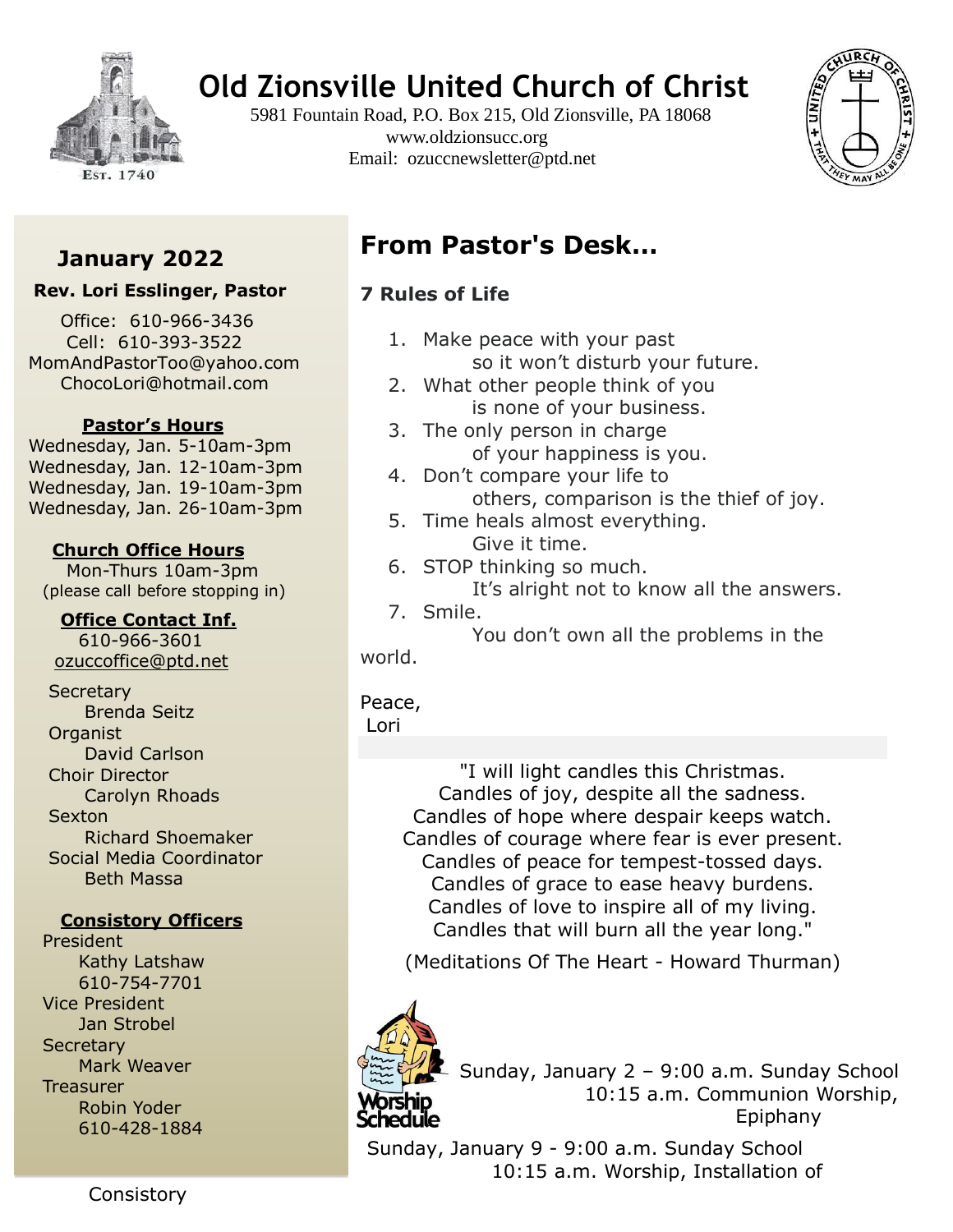Sunday, January 16 - 9:00 a.m. Sunday School 10:15 a.m. Worship, Loose offering goes to Pastor's Discretionary Fund Sunday, January 23 - 9:00 a.m. Sunday School

 10:15 a.m. Worship Sunday, January 30 - 9:00 a.m. Sunday School

10:15 a.m. Worship

# **Looking Ahead**☺

| Sunday, February 6 - 9:00 a.m. Sunday School<br>10:15 a.m. Communion Worship |
|------------------------------------------------------------------------------|
| Sunday, February 13 - 9:00 a.m. Sunday School<br>10:15 a.m. Worship          |
| Sunday, February 20 - 9:00 a.m. Sunday School<br>10:15 a.m. Worship          |
| Sunday, February 27 - 9:00 a.m. Sunday School<br>10:15 a.m. Worship          |

Consistory has agreed that based on the current CDC guidelines that we will allow individuals to make their own decision as to the wearing of masks during church services. Social distancing will continue to be encouraged. Offering plates will be kept in the Narthex. Although the hymn words will be on the screen, feel free to use the hymnals in the pews to find the song and have the notes with the words to help you sing along. The hymn numbers will appear on the screen and/or in the bulletin. If you find yourself feeling sick or testing positive for COVID, **please contact the church office** so we can alert others who may have been in contact with you during time spent at church. Thank you.

#### **OZUCC Mission Statement**

**The mission of our Church is to be a congregation devoted to our community where we experience and share the loving presence of God by teaching the Good News of Jesus Christ, by celebrating God's Word in the Bible, and through loving service to all people.**

## **News from the Boy Scouts…**

Our Boy Scout Troop is active all year long. If you know any boys or girls who would like to join Scouting check in with Elliott Fegley - 610-972-7869 or for Cub Scouts, Chris Ofner – 484-639-4279.

# **News from Christian Ed…**

**Sunday School** is open to all children who would like to participate. Children can start at the age of two or when they are potty trained. Classes are held in the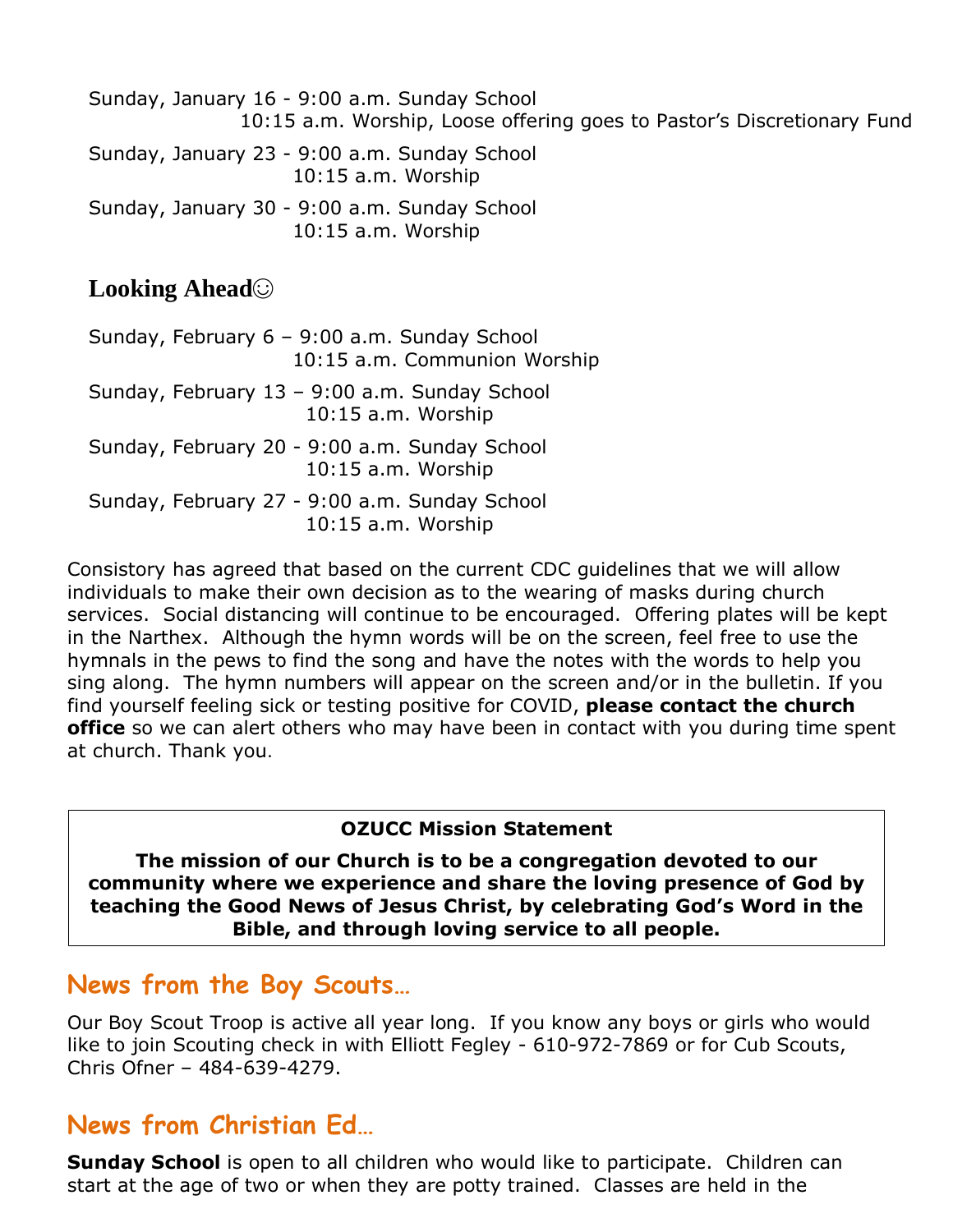lower level of the church. If you have other questions about Sunday School, please speak with Pastor Lori, Susan Jacobs, Patti Mittl and Deb Schoenberger.

We are still looking for a **Sunday School Teacher** to be with our youngest students. Time commitment is 8:45 to 10:00 a.m. weekly on a Sunday morning. The kids are awesome, the curriculum is easy to teach, and we will appreciate you! See Pastor Lori for more details.

**Check out** the new bulletin board that Wendy Yeakel created in the lower social hall! It is stunning. We appreciate her work to brighten up our hall!

### **News from the Evangelism and Membership Committee…**

From Mark and Linda Weaver……



Oink! Oink! We have reserved tickets for the **IRON PIGS**!!! The date is Saturday, June 18, 2022. It is a night game with Fireworks!

Whoo Hoo!! We will be on the ground level, Section 102 Row Y and X. This is on the First Base side. The base price of the

tickets is \$11.00, but it will be a little more until they add the taxes and handling charges. We will get the final price to you as soon as we have it.

I know this is a long way off, but I wanted to make sure we have seats on a fireworks night and of course together. As always with our outings, carpooling will be available! I have 25 tickets already reserved, but we can add to that at any time if needed. The money will be due a month before the game (May). If anyone would like to go but the money is an issue, please speak to Mark & Linda Weaver or Pastor Lori, as help is available.



GriefShare course will start on Wednesday, March 9, 2022 from 6:30- 8:30 p.m. in the lower Social Hall of our building. All are welcome! Spread the word and invite any people you know who might benefit from the learning and support of this fine program.

### **News from our Food Pantry…**

**The Zionsville Area Food Pantry is open** the **2nd Monday** of the month 4:00-6:00 PM and the **Saturday** of that same week 10:00 AM-12:00 PM. January dates are Monday, Jan. 10, and Saturday, Jan. 15. Zionsville Area Food Pantry has reopened for indoor distribution and is located at Zion's Lutheran Church.

## **News from the FUN Group…**

Thank you to everyone who donated Christmas gifts for the children in foster care through The Kindness Project from our Angel Tree this year.



# **News from Music and Worship Committee…**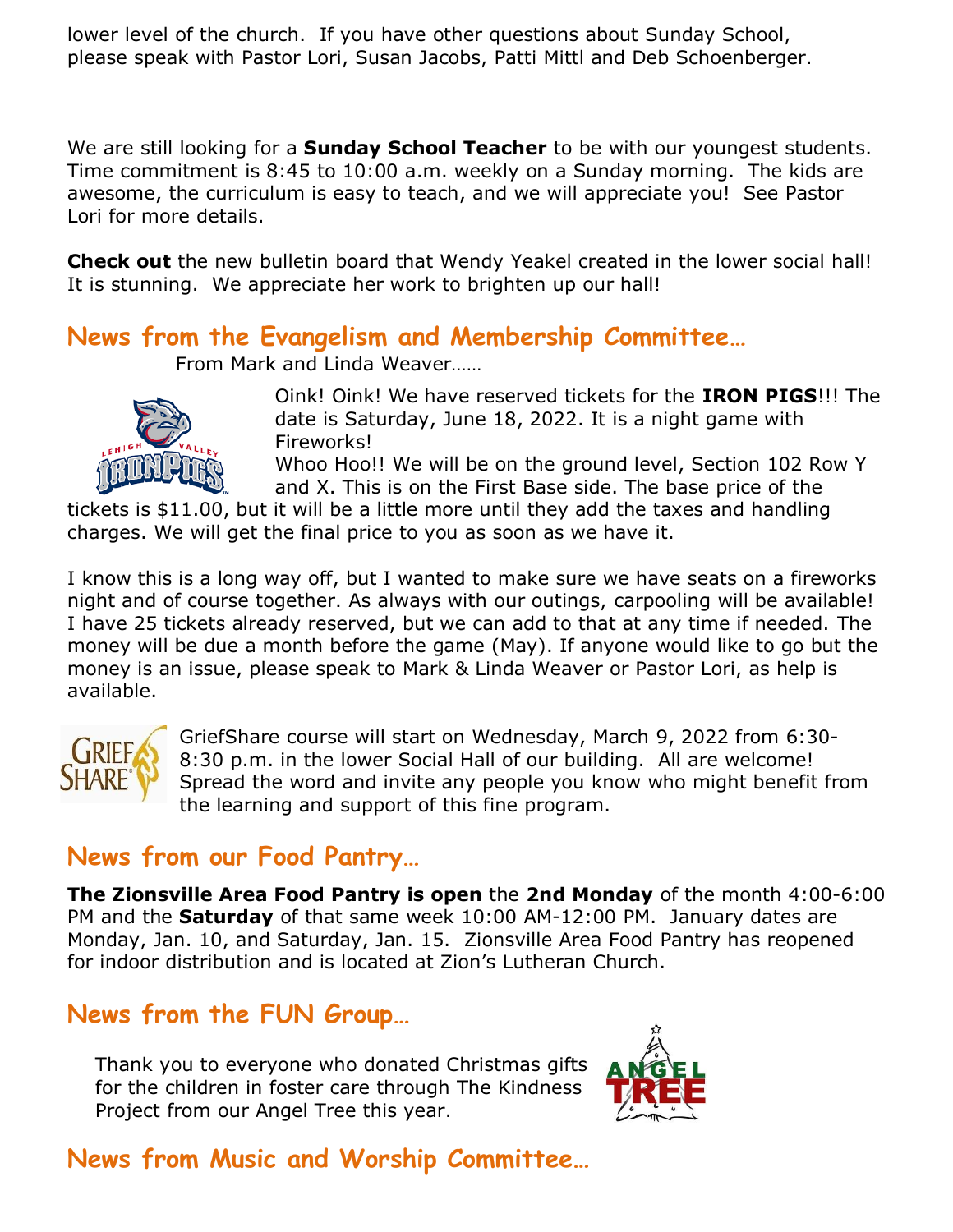**White Gift** – thanks to everyone who participated on Dec. 5! We collected many gifts for Bethany Children's Home in Womelsdorf. **Thank you to Diane and Mike Berger** for delivering them all to Bethany. **And Thank You Church Family!**

**Thanks** to all who worshipped on Christmas Eve. We had lovely candlelight at both services. A special thank you to Matthew Yenser for being our angel to help us get into the scripture at both services and to Neil Harrison for singing with the choir and sharing "O Holy Night" at the 7:30 p.m. service. We appreciate the special gifts shared by all.

# **News from the Windows Committee…**

**Jindou**s The Windows Committee shared a restoration update during worship on  $\overline{\mathbf{F}}$   $\overline{\mathbf{F}}$  **Future** December 5th. The Good Shepherd window was removed on December 1 and 2. It was in worse condition than anticipated, with some of the glass sections being held together by "a wing and a prayer." Much of the molding will need to be refinished and Cumberland will have their artist restore the face of Jesus at no additional charge. No date has been set for the return of the window. On the financial side, the 2021 \$6,000 Matching Gift Challenge was met! Donations of \$6,498 were received from the congregation during September, October and November for a grand challenge total of \$12,498. Quite an accomplishment! Also, a bequest of \$5,000 was received from the Estates of Anna and Joe Benner. The family requested that the bequest be designated to the restoration of the windows and we are



grateful for this donation. At year's end Phase 2 of the restoration, which includes the Good Shepherd window and twins, has been fully funded! Fund raising will continue in 2022 for Phase 3. As previously reported, six beautiful handmade quilts have been donated and the committee is exploring options to best benefit the project. Three of the quilts were displayed in the Upper Social Hall during December. Share any fund raising ideas you might have with Pastor Lori, Beth Massa or Ruth Stansfield.





**THANK YOU** to Barbara and Marvin Kerchner for decorating our Sanctuary this year. As always, the beautiful decorations aided our celebration of Advent and Christmas. Thanks to all who ordered poinsettias and to Mark and Linda Weaver for picking them up and arranging them around our Church.

**Church Closed?** In case of bad weather we will again be posting any cancelations with Channel 69 – WFMZ-TV under their Storm Center Updates. We will announce on WFMZ but always use your own judgment and stay safe.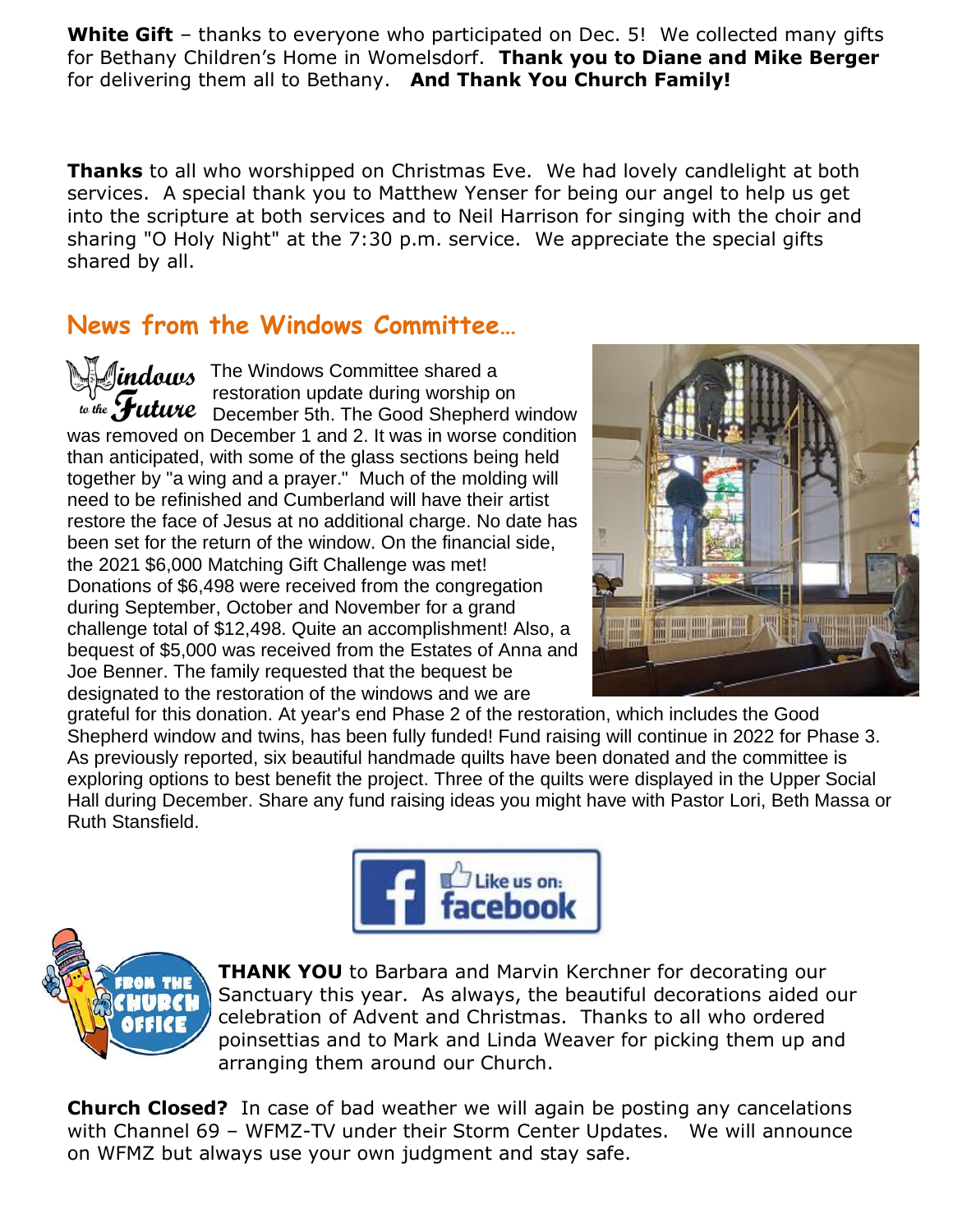**Our Church Membership Directory** for 2022 is available to pick up at the entrance to the Sanctuary. **Please make a correction** to the address of Bennett Kohler. It should

read: 6512 Station Vw, W, Zionsville. Thank you.

**Greeters and Liturgist!** If you would like to be added to the Greeter's List or be a Liturgist during Worship please call or email the Church office

Approved **Consistory Minutes** can be found posted on the bulletin board at the side entrance to the Sanctuary for anyone wishing to take a look!!

**In order to be reimbursed**, or to receive credit as a church donation, **original** receipts for labor and materials purchased on behalf of the church must be **received in the office within 60 days of the date from purchase** or by January 11, 2022 for purchases in November and December, 2021.

**2022 Offering Envelopes** are available for pick up. Please remember to always write the amount given on the outside of your envelopes. If you are unable to pick up your envelopes, please let the church office know either by email [\(ozuccoffice@ptd.net\)](mailto:ozuccoffice@ptd.net) or calling (610-966-3601).





**Church Lost and Found Box** – This is what our Lost and Found Box looks like! It is located on top of the mailboxes next to Pastor's Office. There is always something in it. Check it out and see if you lost

anything!

There are two **Bulletin Magnifier Sheets** available for you to use in worship. They are the size of a full sheet of paper and can be found in the side pocket on the sound system. Pick one up and try it out, then return it to the sound system after worship.

**Eyeglass Donations** - A collection box for used eyeglasses is located at the front door entrance of the Sanctuary. The Lions Club appreciates your donation.



| <b>HEALTH</b> | Pastor's Discretionary Fund<br>Windows to the Future<br>Building Repair Fund<br>Parsonage Rental<br>Sunday School<br>Parking Lot Fund | 325.00<br>4.00<br>16,854.00<br>50.00<br>1,495.00<br>9.00<br>25.00<br>90.00 |
|---------------|---------------------------------------------------------------------------------------------------------------------------------------|----------------------------------------------------------------------------|
|               | General Expenses<br>includes gas\$723.86<br>includes electric \$199.54                                                                | \$10,098.44                                                                |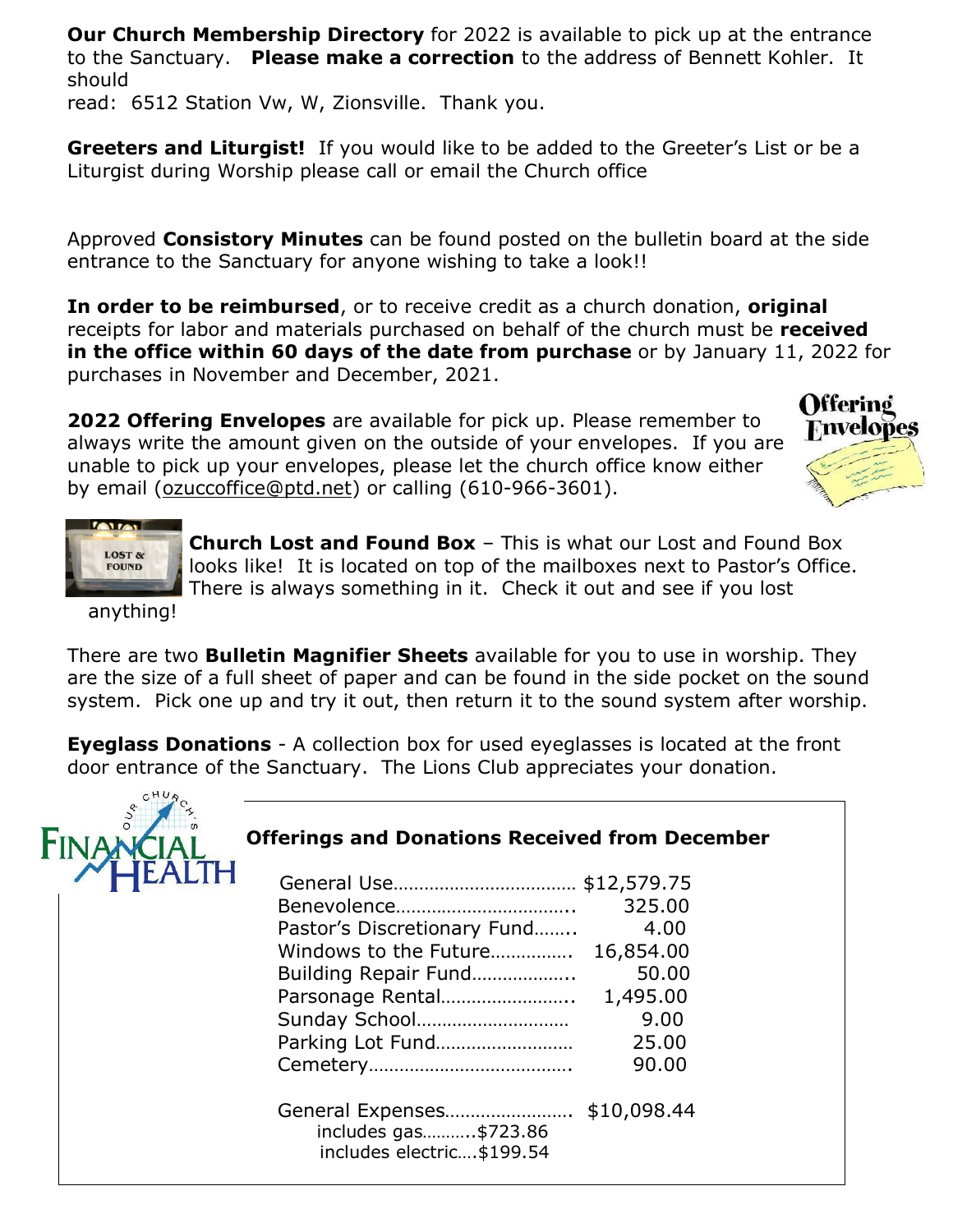**Please remember** there is a third box on your offering envelopes should you wish to give offering toward our Parking Lot Maintenance, Cemetery, Window Fund, Building Repairs or any Property Expenses. Just designate in what area the money should be placed. Thank you.

#### **Thank you to our Worship Helpers!**

| January 2<br>January 9<br>January 16<br>January 23<br>January 30<br><b>February 6</b> | <b>Greeters</b><br><b>Boy Scouts</b>                                          | Randy & Sharon Trexler<br>Chris Schell<br>Nancy Weitzel<br>Mark & Linda Weaver |                                                                                                    |                                                       |  |
|---------------------------------------------------------------------------------------|-------------------------------------------------------------------------------|--------------------------------------------------------------------------------|----------------------------------------------------------------------------------------------------|-------------------------------------------------------|--|
| Floution                                                                              | <b>Jan. 2</b><br><b>Jan. 9</b><br>Jan. 16<br><b>Jan. 23</b><br><b>Jan. 30</b> |                                                                                | <b>Altar Flowers</b><br>Ben Kohler<br>M/M Michael Bedell<br>M/M Charles Jacobs<br>BettyLou Hartman | <b>Bulletins</b><br>M/M John Fisher<br>William Yeakel |  |

**Feb. 6** Boy Scouts Boy Scouts

#### **Chancel Flowers**

**Jan. 16** Chris Schell

 If you wish to sponsor Bulletins or Flowers, please call the church office, 610-966-3601 or email at [ozuccoffice@ptd.net.](mailto:ozuccoffice@ptd.net) Bulletins are \$10.00, Altar Flowers are \$40.00, our Seasonal silk arrangement is a donation of \$30.00 to our Windows Fund. If you are already signed up to sponsor Altar Flowers and would like us to use our silk arrangement please let the office know **as soon as possible** so Brenda can cancel our arrangement with Phoebe Floral for that Sunday. Thank you!

**Deadline for material to be included in our February Newsletter is January 26. Please place all info in the Secretary's mailbox or email to the office at ozuccoffice@ptd.net**

#### *To add names to our Prayer List please call or email the church office.*

Thank you from Arlene Scheirer for all the lovely Christmas cards. She enjoyed them all.

Thanks to all for the Christmas cards, delightful gifts, chocolate and cookies that adorned my desks - both at home and at church, during this holiday season. I am certainly grateful for these marvelous cards and gifts as well as feeling very loved by your kindness and generosity. I'm doing my best to make the cookies and candy last into the new year, but it is hard! It is all so very good!! Thank you thank you! Pastor Lori

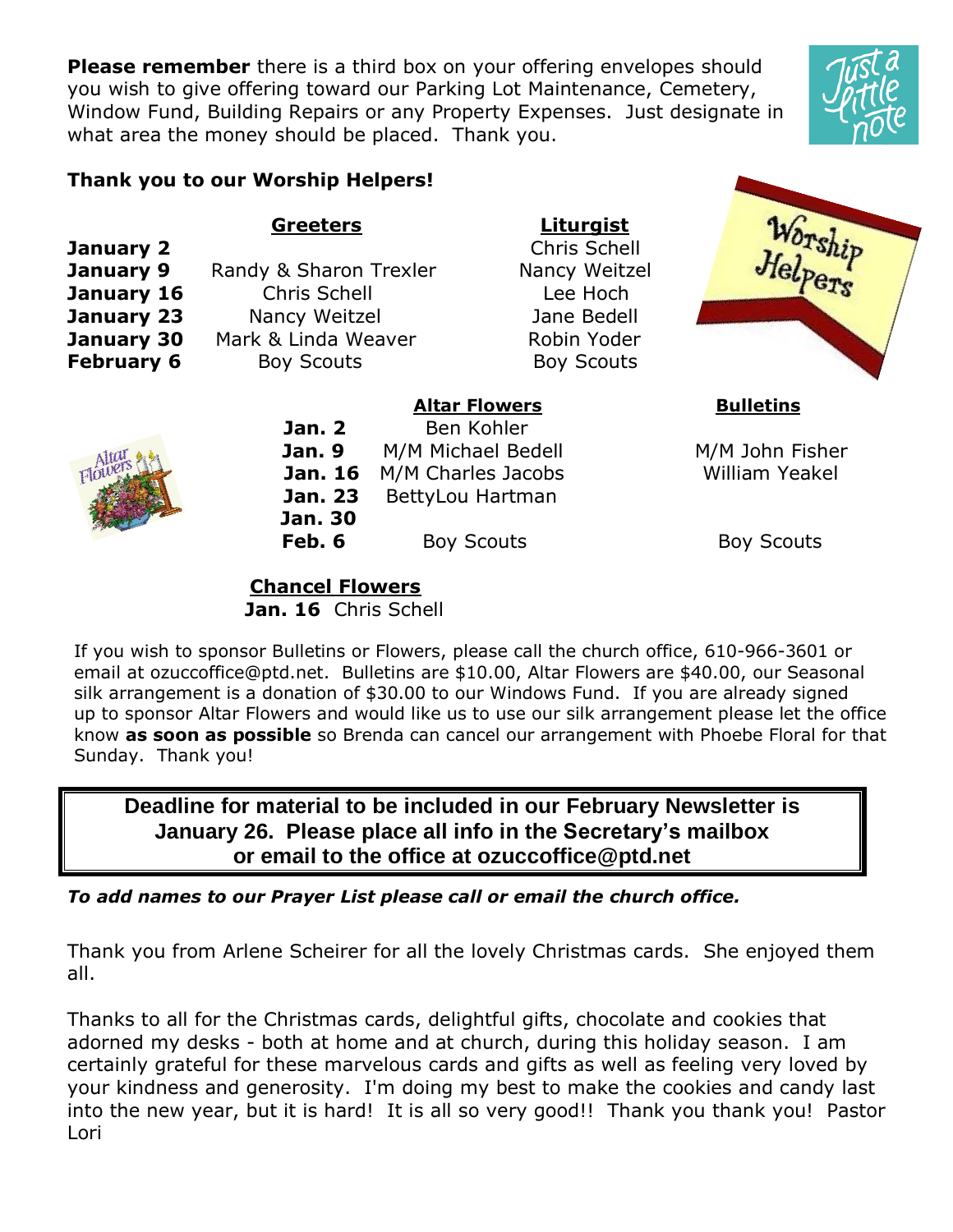We received a Christmas card from Drew and Megan Stahler which included this note: "I would like to thank the church family for the thoughtful gift." Drew is a member of our United States Military and he received one of the boxes we put notes into.

Thanks were also received from military members Chanellor Yenser and Nathan Yeakel for their boxes too. They were very surprised and overwhelmed by our thoughtfulness. Nathan also announced on Christmas Eve that he was promoted to Sargent!

Special thanks to Linda and Mark Weaver for coordinating the effort and for taking care of the mailing.